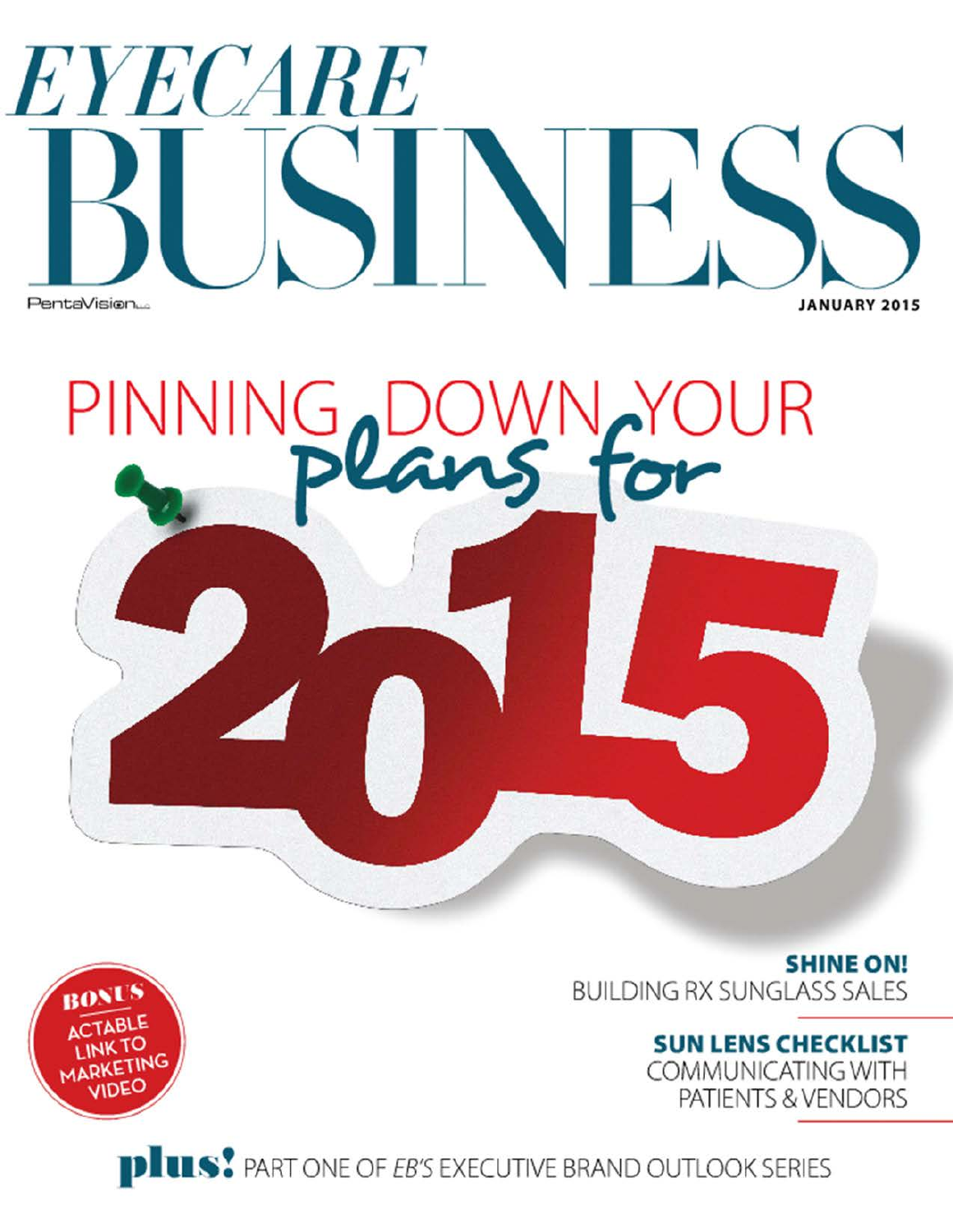

Part one of a threepart look at what the leadership of frame manufacturing sees as the future of their industry-and what's in store for ECPs

#### BY AMY SPIEZIO

ye-grabbing, attention-catching, and sales-driving products-fashion brands have become a cornerstone of the frame game. But this go-to product is a tricky mix of trend-hopping fashion sense combined with smart business dealings. Going to the root of designer frame manufacturing, Eyecare Business spoke with eyewear companies' leadership about what they see for the future of their products. We share their thoughts and predictions in a three-part series on licensed eyewear, proprietary brands, and some of the possible impacts that the way eyewear is made and distributed may have on optical dispensaries all over the country.

To begin, we put the spotlight on licensed brands. Have they, after becoming so dominant on frame boards all over the country, reached their tipping point? And if so, what's next?

## THE POWER OF THE BRAND

Any questions about the popularity of licensed brands in eyewear were met with resounding votes of confidence by the leaders. "Licensed eyewear is a key pillar for us and for the industry, and every major eyewear manufacturer's model blends both proprietary and licensed brands in their offering," says Holly Rush, president of Luxottica Wholesale North America.

With a rich history and a positive current status, licensed brands remain strong. "Licensed products have been the cornerstone of optical for over 40 years, and licensed brands can be found in every price segment today," says Peter Friedfeld, executive vice president, ClearVision Optical. "This is not only true in optical, but in all major product categories. The bottom line is that many of today's consumers buy brands."

Optical licenses are growing in new ways to create more meaningful brands, says Safilo Group CEO Luisa Delgado. "Such partnerships... will not only remain end-to-end integrated across the full chain, but also become deeper in terms of common values and shared trust, and therefore will make new forms of joint product and materials and research and innovation possible, as well as skills cross-fertilization and brand inspiration."

"At the end of the day it is clear that in this specific segment, the brands are deeply ingrained," says Marcolin CEO Giovanni Zoppas.

#### **A BRIDGE FROM FUNCTION TO FASHION**

Utilizing licensed brands is an opportunity not only to grow the bottom line of the market, but also the creativity, says Kenmark CEO Mike Cundiff. "We seek out license opportunities that will increase our scope of business, as well as add to our design expertise. Each license brings something unique to the table and our designers work very closely with our brands."

Creating ophthalmic and sun collections with licensed brands is a natural connection between aesthetics and the technological experts in the eyewear market, who can bring to life designs driven by the world of fashion.

"The eyewear category has always been one predominately licensed to experts in the field of producing and distributing eyewear goods and services," says Mike Hundert, CEO, REM Eyewear, "due to the special qualities of the product and its unique distribution channels that often combine the fashion decisions with those of

medical considerations." By doing this, eyewear manufacturers have a larger audience beyond basic medical users and fashion companies grow their product offerings and enter into a new world of opportunities. "The licensing model gives large and wellestablished, as well as emerging fashion and lifestyle brands, a viable extension into a large and growing marketplace," says Rush. Building collaboration between an eyewear manufacturer and its license partners keeps the eyewear true to the brand and adds a fashion edge to products, she adds. "We work closely with our partners from the prototype and design phase all the way through to the distribution strategy, to ensure the eyewear collections we produce are truly an extension of what's on the runway or on Fifth Avenue."

#### **SUNGLASSES**

One part of the industry particularly dominated by brand names is the sunglass market. High profile and fashion-forward, sunglasses are the apple of many a licensor's eye, even if they don't represent the lion's share of frame sales for the license.

"Every time you speak to a brand, even though the ophthalmic part of the business is probably the larger part of most brands, they want to know what you do with sunglasses," notes Stephen Rappoport, president of L'Amy **America** 

The name game is most active in the sunglass sphere with consumers, too, and with brands appealing to this segment's buyers.

"In my perspective, we have to maintain a clear distinction in the eyewear business between ophthalmic and sun," says Giovanni Zoppas, CEO of Marcolin. "The ophthalmic business, reportedly, is 70% of the overall value of the industry. The brands are important, but for ophthalmic eyewear, there is a very important part played by the technical function of the product, it's all very important regardless of the brand itself," he says.

Demographics drive this thinking, Zoppas adds. "When we're talking about sun, we're talking about 30% of the overall market, but in this case 70% of this 30% of purchases are made by ladies. So it's more in the hands of a female customer who dictates that style and brands are more important to them than functional aspects of the product. And I believe that in this case brands are still very important."

#### **MORE THAN JUST A NAME**

Licenses help define frame companies, and not just as a design driver and a banner to wave showing off big names. In fact, licenses educate patients while promoting companies' goods. MYSTERY SOLVED: Using brands as a shopping guide, newcomers and longtime patients alike have a familiar gauge of how eyewear is grouped and priced. "Our category's product has some mystery around its value," says Chris Shyer,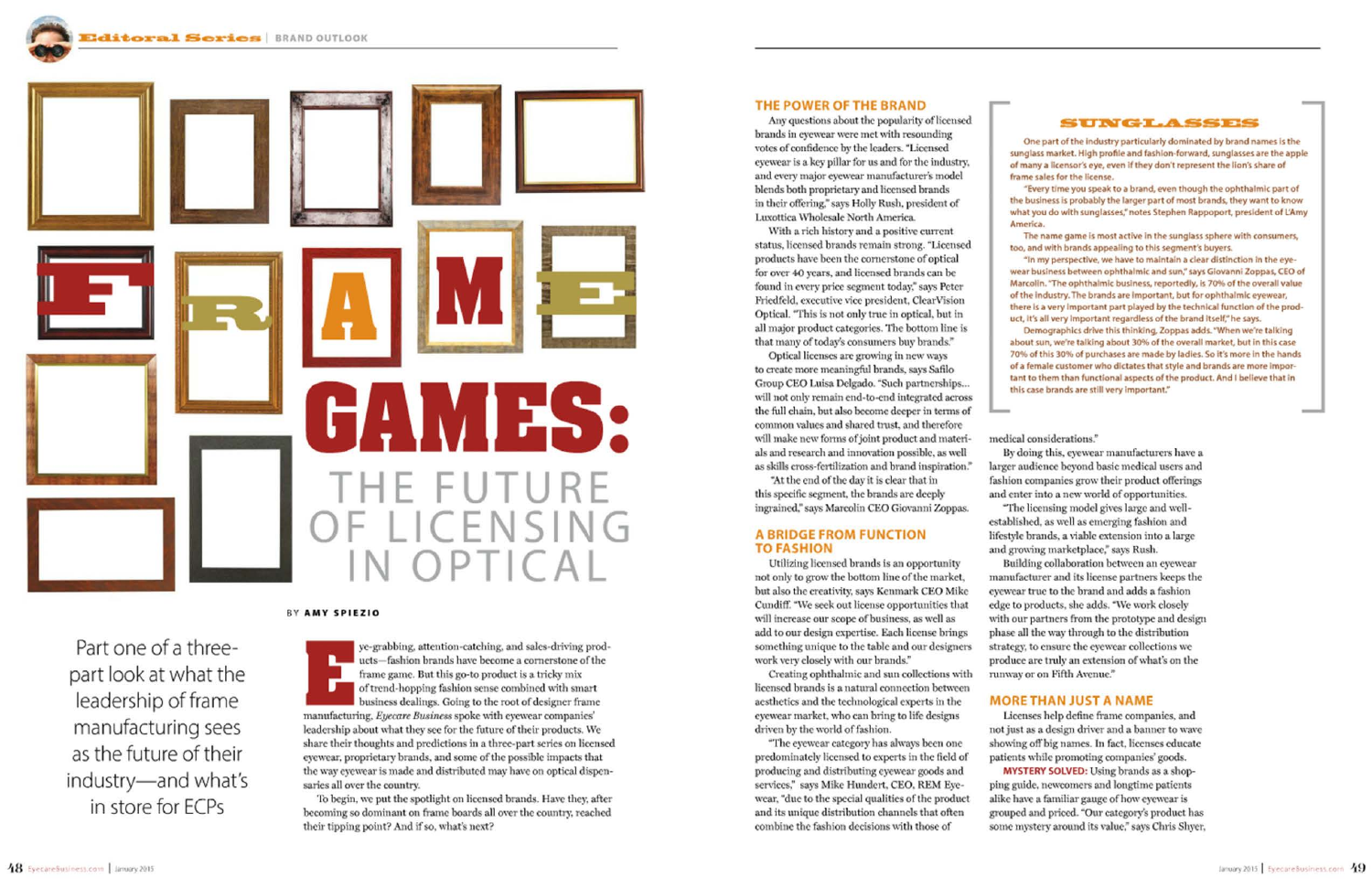president of Zyloware. "Brands demystify a lot because they are available in other categories that consumers can place in the world of aspirational values perceived or real."

"Licenses give you direction and they give you a target audience," adds Arthur

Jankolovits, president of New York Eye. **APPROPRIATE AWARENESS: But the** name alone won't get a brand into the optical marketplace. Most companies note that in order to effectively create an eyewear branch to a brand, there has to be an organic connection to have a brand name on a frame.

"We don't decide on a brand because of the brand, we make sure that it has very strong consumer awareness, that's the first thing,"

says Stephen Rappoport, president of L'Amy America.

"Secondly, within that brand there is a real eyewear objective to develop collections that satisfy the needs of an eyewear consumer," he adds. "We see there are key objectives within that brand to carve out a niche in terms of needs of that particular consumer."

PROVIDING SATISFACTION: "A lot of the use of licensed brands relates to an at-point-ofpurchase decision," Shyer adds. "Consumers' familiarity with the brand in other categories, such as fashion apparel or in Stetson in hats, gives people a sense of that brand's place in the world and the eyewear priced appropriately will usually give the consumer a sense of satisfaction around how much money they spent because they'll be able to understand it."

"Brands will remain an important connection and confirmation for consumers purchasing evewear in the foreseeable future," asserts REM Eyewear's Hundert.

## **RENEGOTIATING TERMS**

While licensed brands will remain active. the reasons why licensees and licensors work together will always be changing, and the market is not expected to stay the same.

"Every licensor is different in how they work with a licensee. What we look for in those relationships are successful partnerships where the licensor truly brings value to the process, and that comes in many forms-from design, marketing, and the all-important consumer," Friedfeld says.

And there are some factors that may need changing, some note.

"Licensed brands have always been confusing," says Joseph Tallier, CEO of Ogi Eyewear. "It is rare that licensed brand eyewear ever matches the quality of the of the brand name's signature product, whether it be clothing, automobiles, or more. The consumer today is aware of real quality in evewear."

Relationships between licensors and licensees also may need to change. "We see the historical old license model in our industry in need of re-invention," says Safilo's Delgado. "We come from a history of licensees seeking to maximize volume and short-term profit often indiscriminately of brand equity requirements, and the licensors consequently focused on asserting controls over the licensee's operations. Conflicting objectives and philosophy between the two are clearly not sustainable in the longer run, involve high transaction costs, and ultimately fail to build systemically brand value and mutual long-term business."

Looking into the future, she predicts: "The leading licensees of the future will be those who are brand driven and capable to understand and deliver against each brand's unique equity requirements in a differentiated way, end-to-end, from product design, creation, and industrialization, via manufacturing to targeted distribution by channel and door, with worldwide penetration and top-notch execution."

#### **A SHIFTING MARKET**

Considering the periodic upheavals in who owns what license, that side of the business will

**WHAT** 

**REPUTATION? Brands are extremely** significant in the developing markets, but increasingly less so in the West. In the developed world, only around one in four consumers say that a product's brand influences their purchasing decisions: 25% of Americans say they are swayed by reputation. Source: Ernst & Young report, "This Time It's Personal: From Consumer to Co-Creator"

THE AGE OF **BRAND FANS** Over 50% of loyalists are 35 to 54 years old Only 12% of loyalists are in the 18 to 24 age bracket Source: Epsilon and Wylei Research



I have different kinds of licensors who have different kinds of goals for their licensing programs, and it is not always primarily about money.

> - CHRISTOPHER SHYER, president, Zyloware

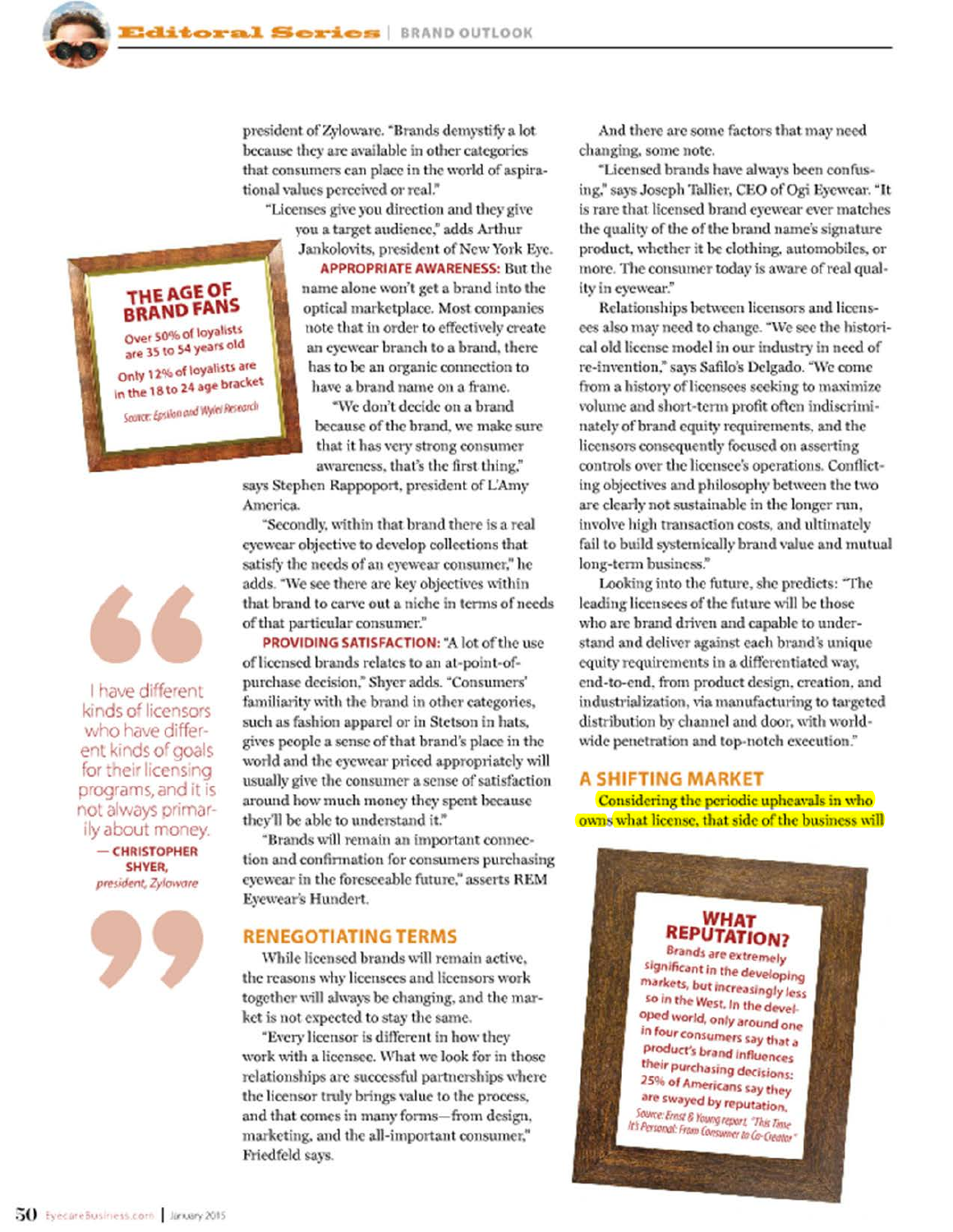

endure, but all of the involved parties may start changing how they do business. "Designer fashion eyewear or licensed eyewear will never disappear," says Mike Suliteanu, CEO of WestGroupe. "There's no way, it's too strong. But are people going to seek longer contracts?"

Aside from the everyday thinking about licensed collections, the market is increasingly attentive to proprietary brands for a variety of reasons, from financial considerations to philosophical approaches to business.

"Marchon has always maintained a strategic approach regarding how we manage the investments made in supporting a business model that includes both licensed and proprietary brands," says Claudio Gottardi, CEO, Marchon

And that's a story heard across the board. "I think every major supplier in our industry today needs to have a powerhouse proprietary brand (or two) for stability as well as opportunity," Friedfeld says.

"We have all witnessed the tremendous brand shift in the past 10 years, and that can lead to some market confusion at many levels," he adds.

One thing that may alleviate that confusion is a shift to more proprietary brands, Friedfeld says. "I believe we will see further development of proprietary brands. This means that the energy and resources once devoted to building licensed brands will be put in other areas, such as product and marketing, crucial for building great house brands that have a purpose in the market. People do respond to and need great product and great design."

Next month, EB will explore the private brand side of the optical market in more depth, with part two of this series. But in the meantime, don't expect brands to disappear any time soon. Notes Holly Rush, "Given the important role that brands play in eyewear today, I don't see these collaborations growing anything but more important." OO



When Kering announced the formation of its eyewear division and plans to reclaim its Gucci brand from Safilo along with Stella McCartney from Luxottica and other lines from other companies, speculation spread through the industry.

How will the change impact life in the frame universe? Some executives shared their thoughts.

"Recent announcements in the industry will certainly result in a change in the competitive (licensed) landscape and mix of brands that are licensed vs. proprietary. The distribution strategies (by brand) may in fact evolve, but the consumer will still have the same offering-just not necessarily via the same models. Our established global manufacturing network coupled with our proven sales channel and commitment to innovative technology will continue to serve us well in building our licensed brands in a diversified portfolio."

#### - CLAUDIO GOTTARDI, CEO, MARCHON

"While it's very important to the offices that they have very desirable brands, there are a lot of desirable brands out there. So I don't think it's going to rock their world in the optical segment. But it will also be interesting to find out how that segment of business will be cared for in the future and whether or not Kering will establish an optical sales force. How are they going to get to that powerful segment."

- JAN CORY, PRESIDENT, SILHOUETTE USA

"I believe that the Kering situation is a very peculiar one. Why? First of all, because Kering is taking back not just Gucci but some other brands in order to create a sort of portfolio. On the other hand, they can't rely upon a very important sales network and use it in order to sell the product. Looking at my company and portfolio, we are not exposed to or at risk for losing brands that belong to the great networks of brands because in our portfolio we've got very few brands that are part of conglomerations of brands. We are working more with special and luxury independent brands like Tod's, Roberto Cavalli, Tom Ford, Guess, and Diesel. These brands are looking for someone and we are the ones who are able to understand the DNA and make a proposal in terms of collections that are suitable for the market."

#### - GIOVANNI ZOPPAS, CEO, MARCOLIN

A new company has decided that they will be able to function for a very long period without qualified sales reps, I think, in certain rural areas-some areas that may or may not be a very significant portion of sales." - ARTHUR JANKOLOVITS, CEO, NEW YORK EYE

"I distinctly remember conversations when (another popular) brand moved from Jone company to another). My understanding was that even though it was wildly successful, the licensor had a different distribution strategy than their licensee and that's why that was changed. It was pretty clear to me that was an example of where the licensor changed companies for distribution limitation reasons and not actually money. Which is contrary to what most everybody thinks usually takes place. So when I heard about Kering, what came to mind for me was on the surface it sounds like it could be about money, but in fact I think it has to do more with wanting to control their own destiny and distribution. It just reminded me that there's much more to licensing than income for a licensor. It has a lot to do with many driving goals of different licensors and money is only one of them and is often not the primary one."

- CHRISTOPHER SHYER, PRESIDENT, ZYLOWARE